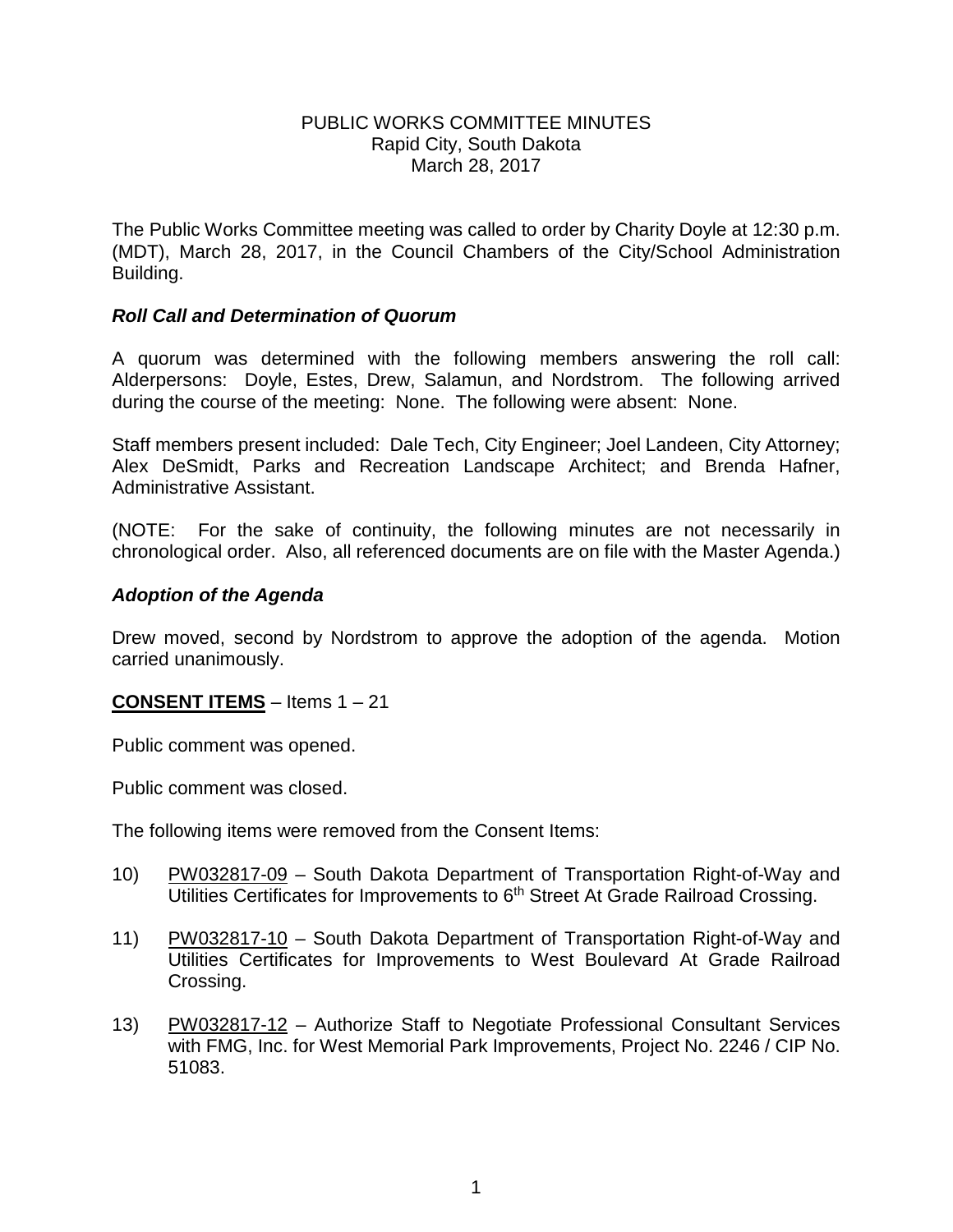PUBLIC WORKS COMMITTEE MARCH 28, 2017

19) PW032817-19 – Approve request from Black Hills Farmers Market to move to 145 E. Omaha Street (adjacent to Rapid Spa) beginning in 2017 and designate that area a farmer's market site

Estes moved, second by Salamun to approve Items  $1 - 21$  as they appear on the Consent Items with the exceptions of Items 10, 11, 13 and 19. Motion carried unanimously.

## **APPROVE MINUTES**

1) Approve minutes of March 14, 2017.

### **ITEMS FROM THE PUBLIC WORKS DEPARTMENT**

#### **APPROVE CHANGE ORDER**

2) PW032817-01 – Change Order #1 to R.C.S Construction, Inc. for Oak Ave Water Main Reconstruction, Project No. 16-2351 / CIP No. 51144 for an increase of \$3,560.08.

### **AUTHORIZE STAFF TO ADVERTISE FOR BIDS**

- 3) PW032817-02 Reservoir Road Trunk Sewer Extension, Project No. 15-2315 / CIP NO. 50328.1. Estimated Cost: \$2,810,000.00.
- 4) PW032817-03 Pavement Rehabilitation Project –Jolly Lane Overlay, Project No. 17-2359 / CIP No. 50844. Estimated Cost: \$250,000.00.
- 5) PW032817-04 East Rapid City Water Expansion Valley View and Radar Hill Road North Extensions, Project 14-2197 / CIP No. 50964.E. Estimated Cost: \$950,000.00.

#### **AUTHORIZE MAYOR AND FINANCE OFFICER TO SIGN**

- 6) PW032817-05 Authorize Mayor and Finance Officer to Sign an Agreement with Reta McGovern, 821 Flormann Street, for utility easements for Meade/Hawthorne DBDP-Element 48, Project No. 15-2306 / CIP No. 50758.
- 7) PW032817-06 Appoint Charity Doyle, Brad Estes, and Ritchie Nordstrom as freeholders to establish value for property to be exchanged with Hayland, LLC.
- 8) PW032817-07 Bridge Reinspection Program Resolution, Project No. 17-2382.
- 9) PW032817-08 Amendment No. 2 for Anamosa Street Reconstruction Midway Street to Milwaukee Street, Project No. 07-1473 / CIP No. 50559 for additional work associated with design and site grading and reduction in work for easement negotiations. Amendment results in a net decrease of \$8,040.00.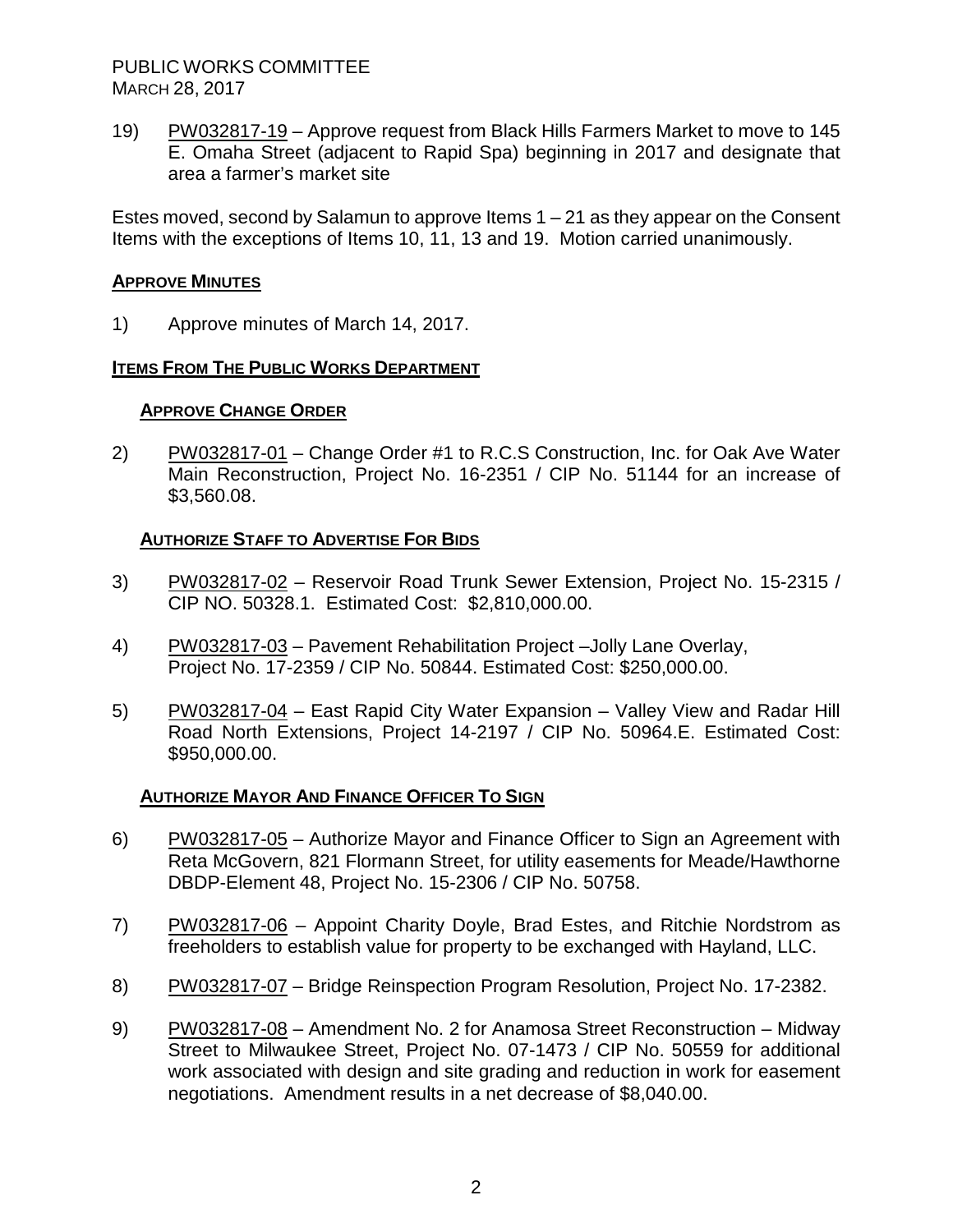### **ENGINEERING SERVICES**

- 12) PW032817-11 Approve Request for Stormwater Drainage Utility Fee Abatement for Delaware Land Holdings, LLC, 6303 Mount Rushmore Rd., Tax ID 43168, in the amount of \$844.16 (2017).
- 14) PW032817-13 Detention Pond Easement with Office of School and Public Lands for property located at 4300 Cheyenne Boulevard.
- 15) PW032817-14 Drainage Easement with Office of School and Public Lands for property located at 4300 Cheyenne Boulevard.
- 16) PW032817-16 Approve Request from Ron Rebenitsch for a Variance to Waive the Requirement to Install Sidewalk on S. Glenview Place and Carriage Hills Drive adjacent to 4510 S. Glenview Place, Rapid City, per City Ordinance 12.08.060.

### **SOLID WASTE DIVISION**

- 17) PW032817-15 Authorize Staff to Advertise for Bid for One (1) Current Year Model Tandem Roll-off Truck.
- 18) PW032817-18 Authorize Mayor and Finance Officer to Sign an Agreement between the City of Rapid City and Veolia Environmental Services for the Household Hazardous Waste Event in the amount of \$44,191.32.

#### **PARKS AND RECREATION DEPARTMENT**

20) PW032817-20 - Approve Resolution No. 2017-023, A Resolution of Intent to Enter Into Lease of Land with Black Hills Lacrosse Association, Pursuant to SDCL 9-12- 5.2.

#### **COMMUNITY PLANNING AND DEVELOPMENT SERVICES DEPARTMENT**

21) 17VR003 – Section 20 and 29, T1N, R7E – Approve with a Stipulation a request by KTM Design Solutions, Inc for DKEA, LLC for a **Vacation of a Section Line Highway** for property generally described as being located west of the current terminus of Poppy Trail.

END OF CONSENT ITEMS

## **ITEMS FROM THE PUBLIC WORKS DEPARTMENT**

#### **AUTHORIZE MAYOR AND FINANCE OFFICER TO SIGN**

Salamun moved, second by Drew to continue Item 10 (PW032817-09) and Item 11 (PW032817-10) to the April 11, 2017, Public Works Committee Meeting.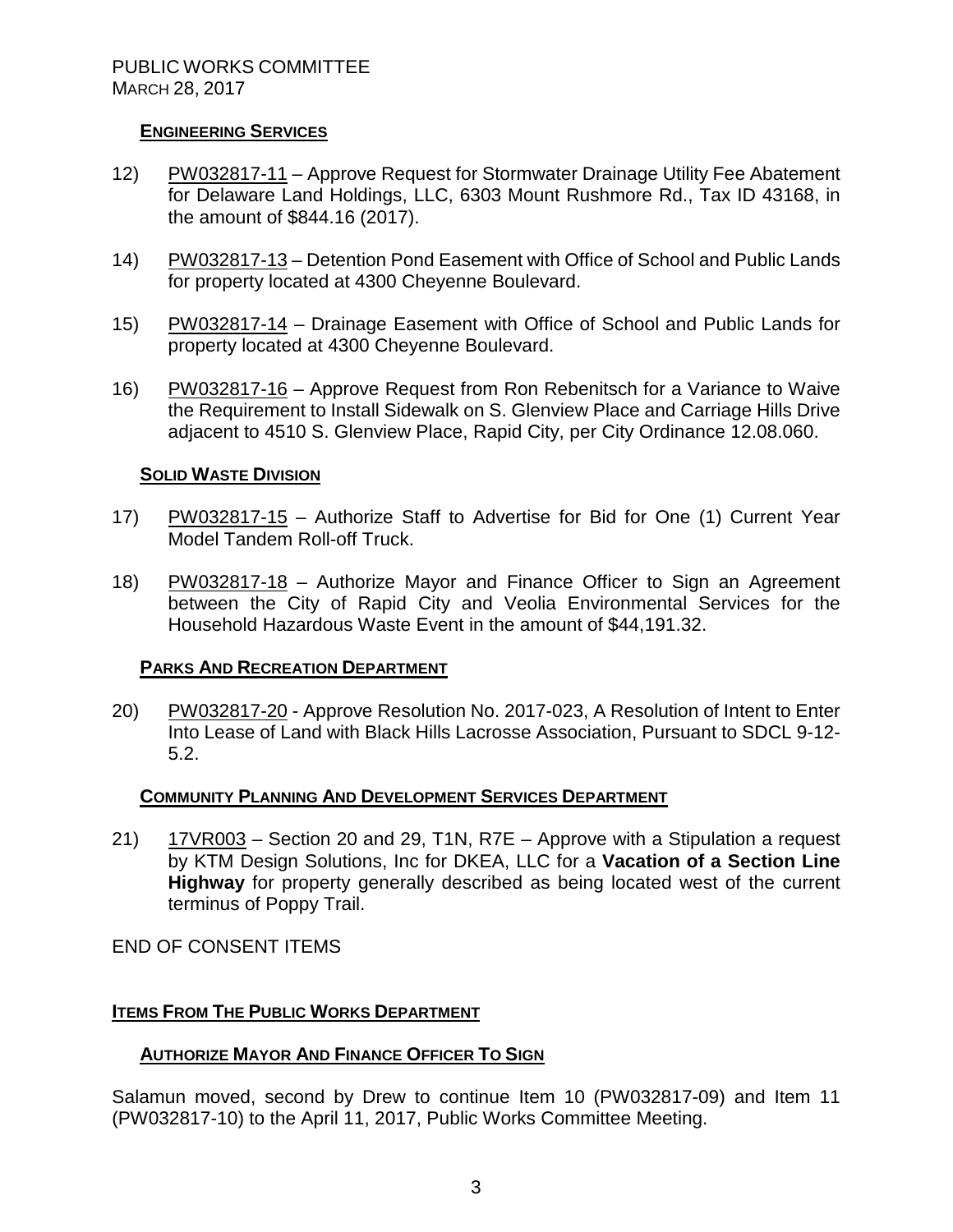- 10) PW032817-09 South Dakota Department of Transportation Right-of-Way and Utilities Certificates for Improvements to 6<sup>th</sup> Street At Grade Railroad Crossing.
- 11) PW032817-10 South Dakota Department of Transportation Right-of-Way and Utilities Certificates for Improvements to West Boulevard At Grade Railroad Crossing.

Motion carried unanimously. *(Continued to the April 11, 2017, Public Works Committee Meeting)*

### **ENGINEERING SERVICES**

13) PW032817-12 – Estes moved, second by Nordstrom to Authorize Staff to Negotiate Professional Consultant Services with FMG, Inc. for West Memorial Park Improvements, Project No. 2246 / CIP No. 51083. Drew asked if this was the site where the tennis courts used to be, and Tech indicated that this is the site and the tennis courts have been removed. Tech stated that a detention pond, sidewalks, and bike paths will be constructed in the area. Motion carried unanimously. *On consent calendar*

## **PARKS AND RECREATION DEPARTMENT**

19) PW032817-19 – Nordstrom moved, second by Estes to Approve a request from Black Hills Farmers Market to move to 145 E. Omaha Street (adjacent to Rapid Spa) beginning in 2017 and designate that area a farmer's market site. Jessica Story, Farmers Market – Market Manager stated that they have outgrown the current site and this new site would accommodate growth. There was discussion about electric services on the site. Motion carried unanimously. *On consent calendar*

## **NON-CONSENT ITEMS** – Item 22

Public comment was opened.

Kale McNaboe from Sperlich Consulting (PW032817-17) was present and explained the request.

Public comment was closed.

## **ITEMS FROM THE PUBLIC WORKS DEPARTMENT**

## **ENGINEERING SERVICES**

22) PW032817-17 – Appeal of Denied Exception Request from Sperlich Consulting on Behalf of DOECK, LLC to not Construct A Water Main and A Sewer Main in Haines Avenue adjacent to Auburn Hills Subdivision (City File 17EX048). Tech explained